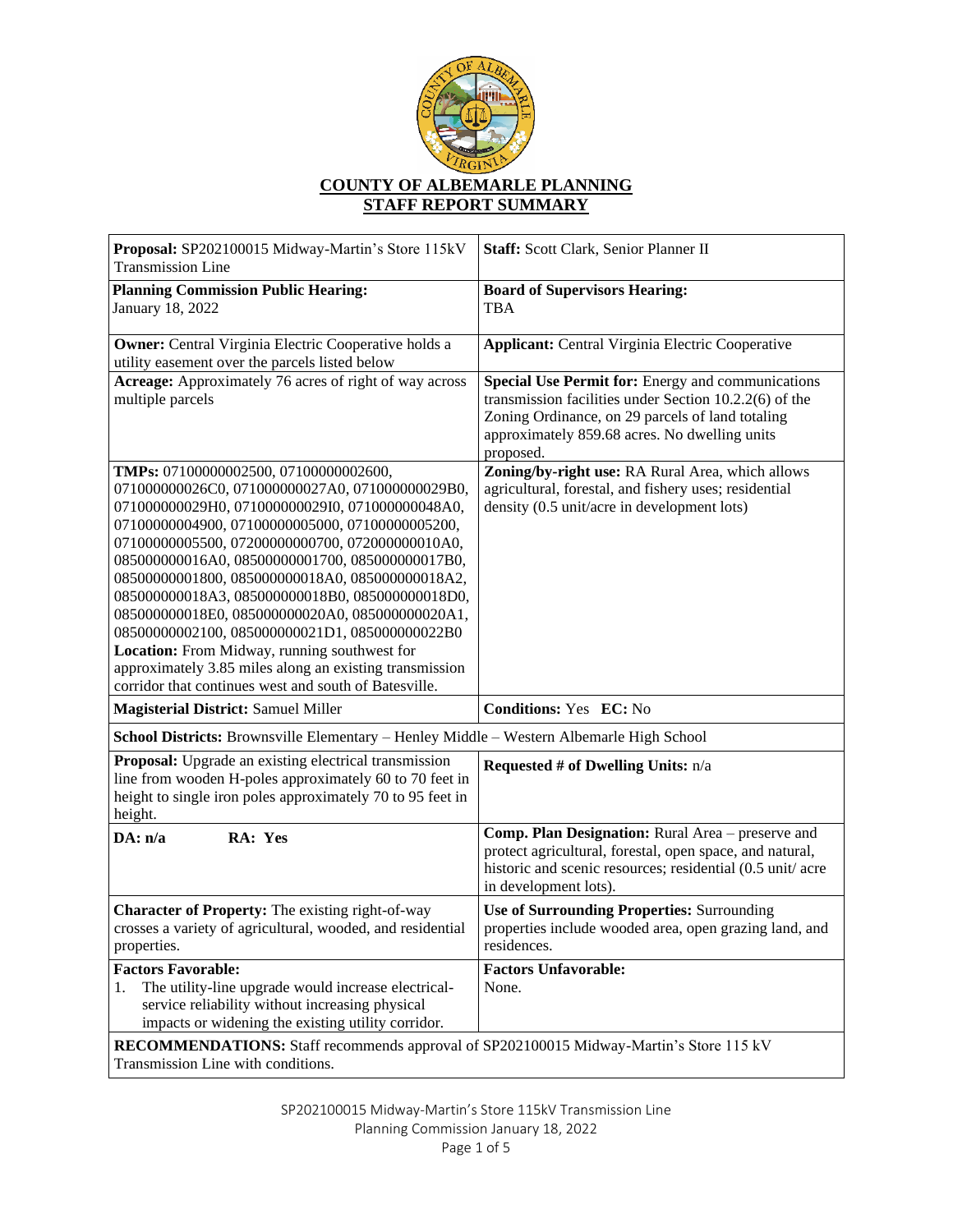## **STAFF CONTACT:** Scott Clark **PLANNING COMMISSION:** January 18, 2022 **BOARD OF SUPERVISORS:** TBA

# **PETITION**

PROJECT: SP202100015 Midway-Martin's Store 115kV Transmission Line MAGISTERIAL DISTRICT(S): Samuel Miller

TAX MAP/PARCEL(S): 07100000002500, 07100000002600, 071000000026C0, 071000000027A0, 071000000029B0, 071000000029H0, 071000000029I0, 071000000048A0, 07100000004900, 07100000005000, 07100000005200, 07100000005500, 07200000000700, 072000000010A0, 085000000016A0, 08500000001700, 085000000017B0, 08500000001800, 085000000018A0, 085000000018A2, 085000000018A3, 085000000018B0, 085000000018D0, 085000000018E0, 085000000020A0, 085000000020A1, 08500000002100, 085000000021D1, 085000000022B0 LOCATION: From Midway, running southwest for approximately 3.85 miles along an existing transmission corridor that continues west and south of Batesville.

PROPOSAL: Upgrade an existing electrical transmission line from wooden H-poles approximately 60 to 70 feet in height to single iron poles approximately 70 to 95 feet in height.

PETITION: Energy and communications transmission facilities under Section 10.2.2(6) of the Zoning Ordinance, on 29 parcels of land totaling approximately 859.68 acres. No dwelling units proposed. ZONING: RA Rural Area, which allows agricultural, forestal, and fishery uses; residential density (0.5 unit/acre in development lots)

ENTRANCE CORRIDOR: No

OVERLAY DISTRICT(S): Steep Slopes Overlay district, Flood Hazard Overlay district COMPREHENSIVE PLAN: Rural Area – preserve and protect agricultural, forestal, open space, and natural, historic and scenic resources; residential (0.5 unit/ acre in development lots).

# **CHARACTER OF SURROUNDING AREA**

The surrounding area includes a variety of large forested parcels, open grazing land, and rural residential parcels.

# **PLANNING AND ZONING HISTORY**

No relevant history. The current utility facility is an existing non-conforming use and requires a special use permit for the proposed upgrade.

### **DETAILS OF THE PROPOSAL**

The proposed project is a portion of a planned upgrade of an existing electrical transmission line that connects the Midway substation to the Martin's Store substation in Nelson County. The existing wooden H-poles (60 to 70 feet in height) are nearing the end of their useful life, and would be replaced with steel monopoles (70 to 95 feet in height) within the same right-of-way. The portion proposed on this application extends southward from the Midway substation, along the existing right-of-way. While the current proposal does not extend along the entire length of the right-of-way, stopping at the southern end of the property where the Midway Solar utility-scale solar-generating use was recently approved (SP202100001), future phases will continue to the far end of the right-of-way (as the applicant's funding permits). (The output from the Midway Solar facility will not use the transmission lines proposed in this permit request, but will connect directly to by-right local distribution lines.) See Attachment 2 for the application narrative and pole illustrations. See Attachment 3 for the conceptual plan.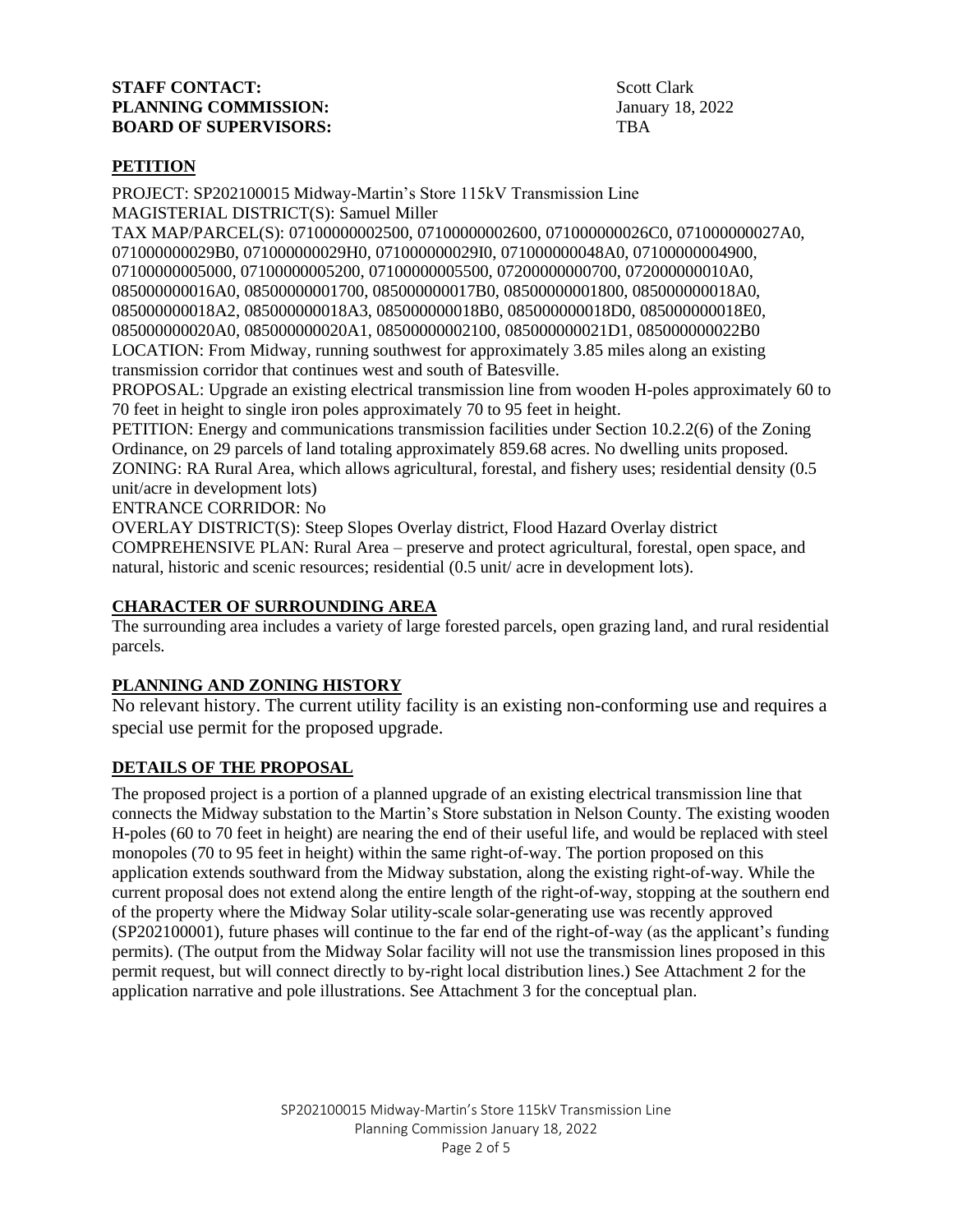## **COMMUNITY MEETING**

A virtual community meeting was held on November  $10<sup>th</sup>$ , 2021. One nearby family attended the meeting. No significant concerns or objections were expressed. A video recording of the community meeting can be found by clicking [HERE.](https://www.youtube.com/watch?v=8l_tHNXH9NA)

### **ANALYSIS OF THE SPECIAL USE PERMIT REQUEST**

This special use permit, and all special use permits, are evaluated for compliance with the provisions of Chapter 18, Section 33.40b of the Code of Albemarle. Each provision of that section is addressed below. The provisions of the ordinance are in bold font and underlined.

#### **No substantial detriment. The proposed special use will not be a substantial detriment to adjacent lots.**

The replacement of H-poles with taller monopoles within the existing right-of-way is not expected to cause a substantial detriment. Construction impacts will be limited and temporary, as the monopoles are the only structures needed.

Staff opinion is that the proposed use would not be a substantial detriment to adjacent parcels.

### *Character of the nearby area is unchanged.* **Whether the character of the adjacent parcels and the nearby area will be changed by the proposed special use.**

A utility corridor with H-poles and power lines already exists in this area. New monopoles in the same corridor are not expected to change the character of the area.

Three parcels along the right-of-way (Tax Map 71 Parcel 26; Tax Map 85 Parcel 21, 21D1, 22B) are under a conservation easement. This is an ACE easement held by the County and by the Albemarle Conservation Easement Authority. However, the utility right-of-way predates those conservation easements, and the utility has the right to maintain and upgrade its facilities within that right-of-way.

Seven parcels along the right-of-way (Tax Map 71 Parcels 26, 26C, 27A, 29H, 29I; Tax Map 85 Parcels 21, 22B) are enrolled in the Batesville Agricultural-Forestal District. Given the fact that the utility rightof-way predates that district, and that the replacement of existing poles on those parcels is not expected to reduce access to land for agricultural purposes or impact agricultural resources, staff does not anticipate any impacts to the District. Staff consulted with the Chairman of the Agricultural-Forestal Districts Committee, who agreed that the impacts on the District of a pole-replacement project were not significant.

# *Harmony.* **Whether the proposed special use will be in harmony with the purpose and intent of this chapter,**

Section 1.4(D) of the Zoning Ordinance states that one of the purposes of the Ordinance is to:

*"Facilitate providing adequate police and fire protection, disaster evacuation, civil defense, transportation, water, sewerage, flood protection, schools, parks, forests, playgrounds, recreational facilities, airports and other public requirements;"*

The applicant has stated that the "existing  $115 \text{ kV}$  transmission line is  $40+$  years of age and needs to be replaced due to deterioration of the wood poles and wood cross -arms. The transmission line is a radial feed to four other substations serving almost 6,750 customers, including the Wintergreen Resort area. CVEC has had several outages within the past three years which affected all 6,750 customers. Rebuilding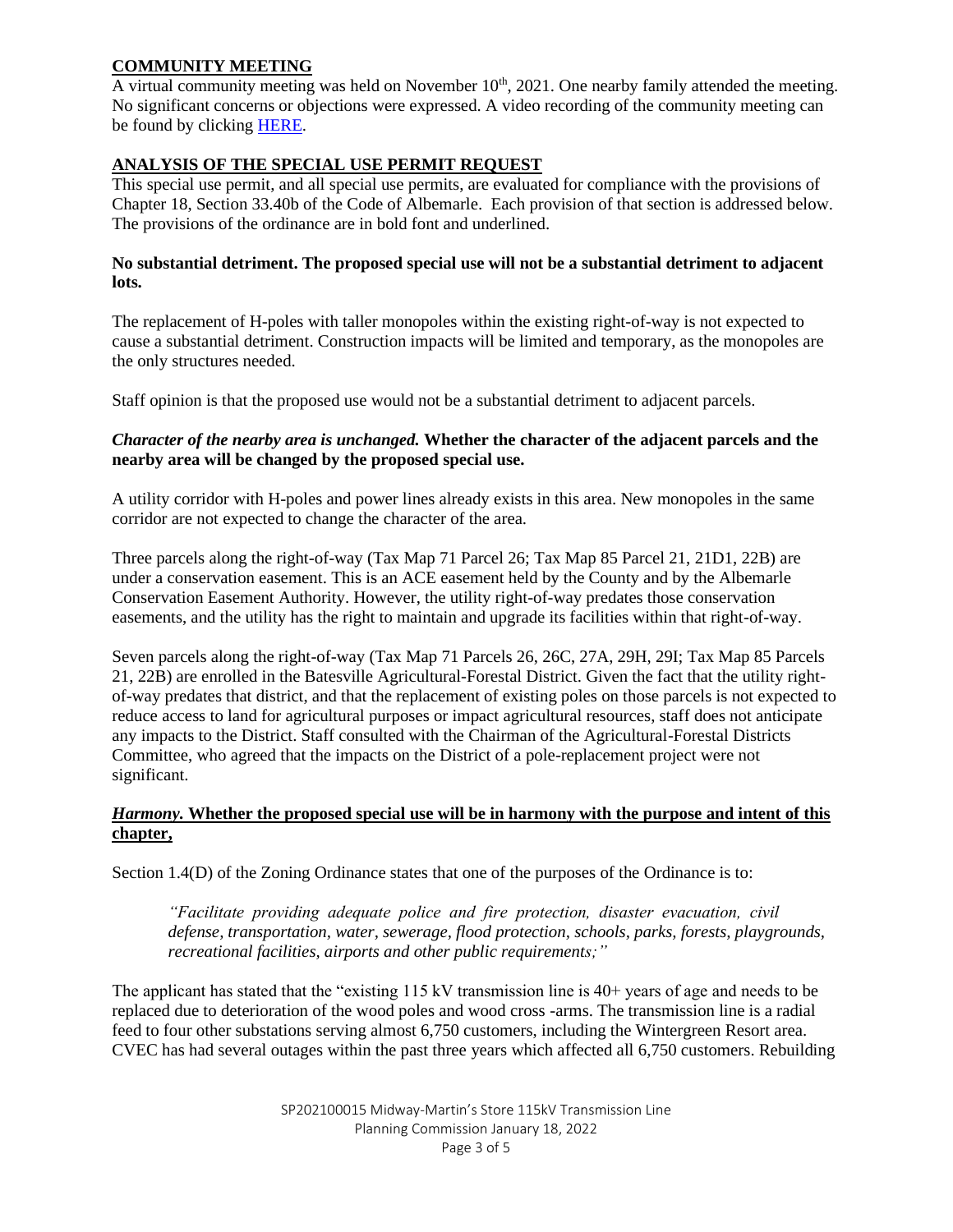the existing 115 kV transmission line will provide a substantial increase in reliability to the customers served."

#### *Harmony.* **…with the uses permitted by right in the district**

Public utilities are in harmony with and supportive of agricultural and residential uses in the district.

### *Harmony***. …with the regulations provided in section 5 as applicable,**

### 5.1.12 PUBLIC UTILITY STRUCTURES/USES

*a. The proposed use at the location selected will not endanger the health and safety of workers and/or residents in the community and will not impair or prove detrimental to neighboring properties or the development of same;*

The proposed replacement poles are within the existing transmission corridor. No new use is proposed.

*b. Public utility buildings and structures in any residential zone shall, wherever practical, have the exterior appearance of residential buildings and shall have landscaping, screen planting and/or fencing, whenever these are deemed necessary by the commission;*

*In addition, trespass fencing and other safety measures may be required as deemed necessary to reasonably protect the public welfare;*

*In cases of earth-disturbing activity, immediate erosion control and reseeding shall be required to the satisfaction of the zoning administrator;*

These measures are not necessary, as no buildings or structures other than the replacement monopoles are proposed. Earth-disturbing activity will be minimal, as only pole bases will be required.

*c. Such structures as towers, transmission lines, transformers, etc., which are abandoned, damaged or otherwise in a state of disrepair, which in the opinion of the zoning administrator pose a hazard to the public safety, shall be repaired/removed to the satisfaction of the zoning administrator within a reasonable time prescribed by the zoning administrator;*

The existing poles will be removed as part of the replacement process.

*d. In approval of a public utility use, the commission shall be mindful of the desirability of use by more than one utility company of such features as utility easements and river crossings, particularly in areas of historic, visual or scenic value, and it shall, insofar as practical, condition such approvals so as to minimize the proliferation of such easements or crossings, as described by the comprehensive plan.*

No new stream crossings are proposed, as the new poles would remain within the existing corridor. In some cases, construction access to the pole locations will require temporary stream crossings within the existing corridor. The proposed crossings would be temporary and would use bridge mats that rest on the stream banks and keep vehicles and equipment out of the streams themselves.

#### *Harmony.* **…and with the public health, safety and general welfare.**